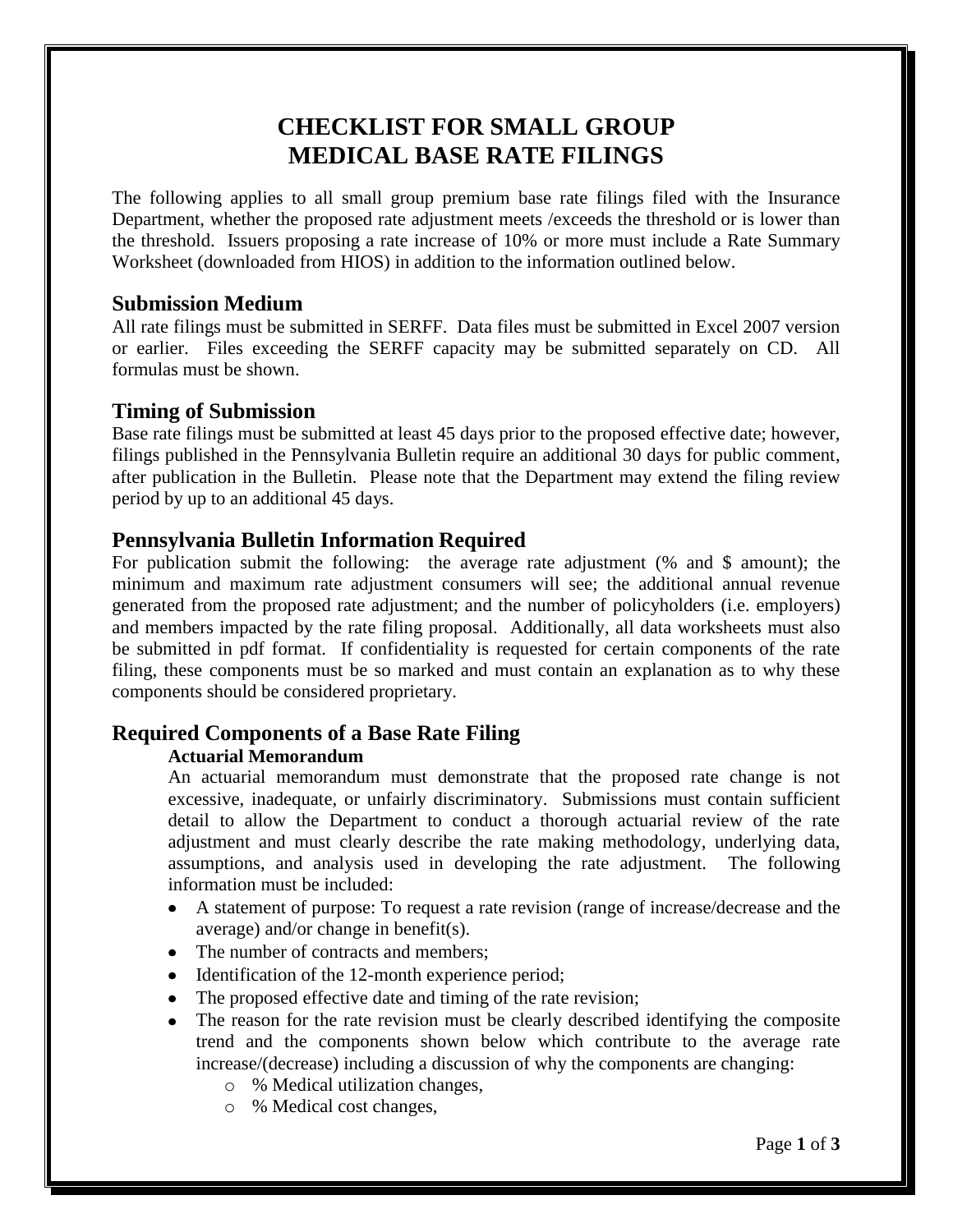- o % Medical benefit changes required by law,
- o % Medical benefit changes not required by law,
- o % Changes to administration costs,
- o % Changes other reasons for the rate request identify and quantify, and
- o % Overall average rate increase/(decrease).
- A general description of the policy and benefits , including the following:
	- o Form number,
	- o Product name,
	- o Benefit description (major medical with \$250 and \$500 deductible options),
	- o Benefit changes showing the current benefit and the proposed benefit, and
	- o A schedule of benefits.
- Identification of the last three rate increases and their SERFF tracking numbers

### **Supporting Data**

The following Pennsylvania data shall be provided in tabular form according to the identified medical service category. Please refer to the Small Group Standard Medical Rating Exhibit on the Department's website

- o Inpatient hospital
- o Outpatient hospital
- o Professional
- o Capitations
- o Pharmacy outpatient (if required for all small groups otherwise refer to the pharmacy rider checklist) and
- o Others

Pennsylvania experience period data, for a 12-month period with 3 months runout

- o Number of days/visits
- o Net incurred claims
- o Completion factors
- o Estimated cost sharing
- o Ultimate allowed claims
- o Member months
- o Capitations
- o Average age/gender factor, if applicable
- o Average SIC factor, if applicable
- o Average benefit factor, if applicable
- o Average other factor (specify), if applicable

Supporting medical trend data, with at least 5 years of monthly Pennsylvania data as follows

- o Net incurred claims
- o Completion factor
- o Estimated cost sharing
- o Allowed claims
- o Member months
- o Capitations